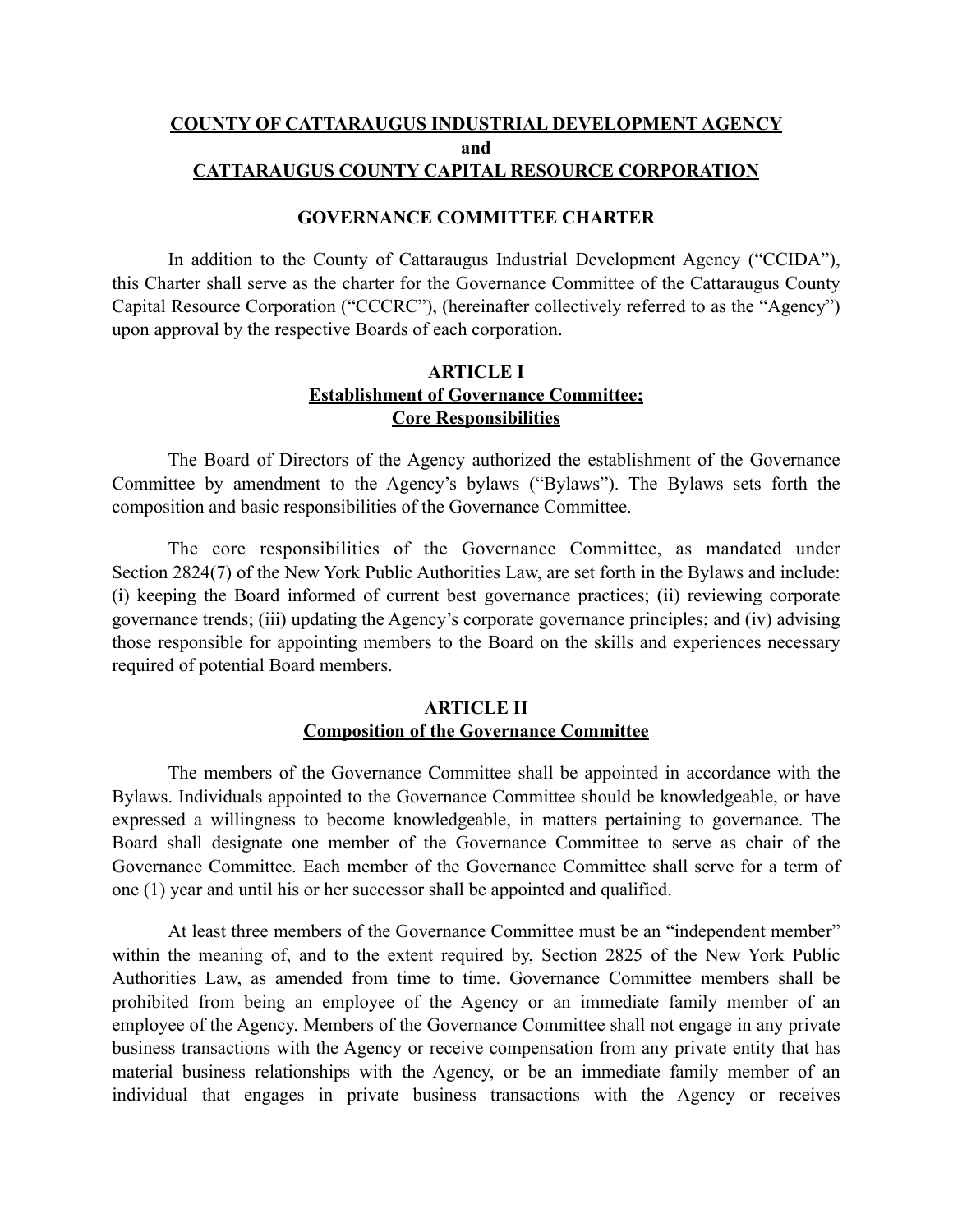compensation from an entity that has material business relationships with the Agency. In addition, Governance Committee members who are members of the Agency shall comply with the conflict of interest provisions applicable to public officers under Article 18 of the New York General Municipal Law.

## **ARTICLE III Committee Meetings**

The Governance Committee will meet a minimum of once (1) each calendar year. Additional meetings may be necessary or appropriate to adequately fulfill the obligations and duties outlined in this Charter. All committee members are expected to attend each meeting in person or via videoconference.

Meeting notices and agendas will be prepared for each meeting and provided to Governance Committee members by electronic or regular mail at least five (5) days in advance of the scheduled meeting. A quorum of the Governance Committee shall consist of a majority of the members then serving on the Governance Committee. The affirmative vote of a majority of the members then serving on the Governance Committee shall constitute an act of the Governance Committee. Minutes of all meetings shall be recorded by the Secretary or any Assistant Secretary of the Agency. All meetings shall comply with the requirements of the Open Meetings Law.

## **ARTICLE IV Committee Duties and Responsibilities**

To accomplish the objectives of good governance and accountability, the Governance Committee has the following responsibilities as set forth below:

A. The Board of Directors has delegated to the Governance Committee the responsibility to review, develop, draft, revise or oversee policies and practices for which the Governance Committee has specific expertise, as follows:

(i) Develop the Agency's governance practices, which should address transparency, independence, accountability, fiduciary responsibilities and management oversight;

(ii) Develop a statement of the competencies and personal attributes required of Board members to assist those authorized to appoint members to the Board in identifying qualified individuals (it being acknowledged that membership in the Agency is determined pursuant to Section 891-a of the General Municipal Law);

(iii) Develop and recommend to the Board any revisions to the number and/or structure of Board committees;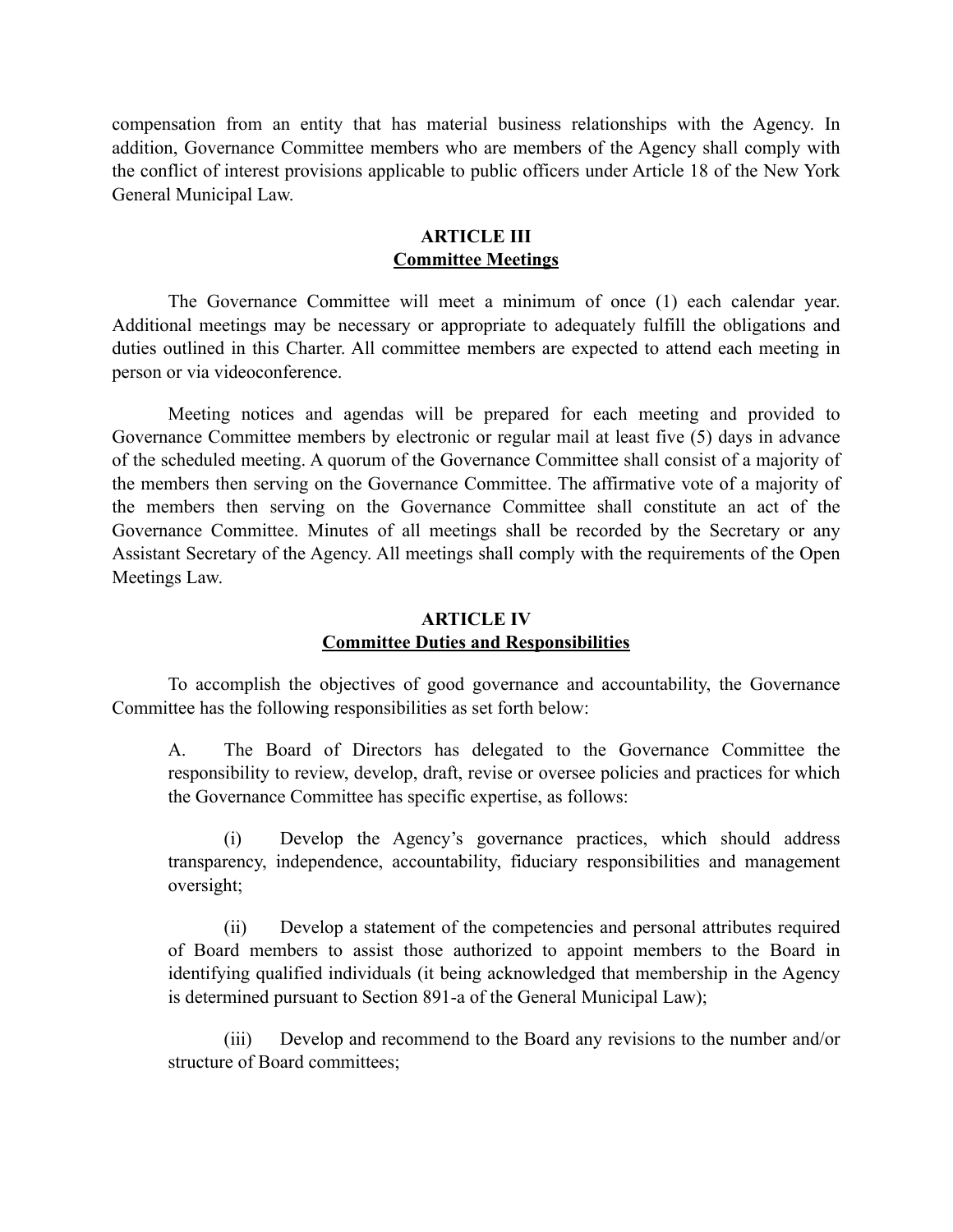(iv) Develop and provide recommendations to the Board regarding Board member education, including new member orientation and regularly scheduled Board member training to be obtained from state-approved trainers as required under Section 2824(2) of the New York Public Authorities Law;

- (v) Examine ethical and conflicts of interest; and
- (vi) Perform full Board self-evaluations.

B. The Governance Committee shall develop, review and recommend to the Board the adoption and/or revisions to the following:

- (i) the Agency's Code of Ethics;
- (ii) written policies regarding conflicts of interest;

(iii) written policies regarding the protection of whistleblowers from retaliation;

(iv) equal opportunity and affirmative action policies;

(v) written policies regarding procurement of goods and services, including policies relating to the disclosure of persons who attempt to influence the Agency's procurement process;

(vi) written policies regarding the disposition of real and personal property and the acquisition of property;

(vii) committee charters, including this Charter; and

(viii) any other policies or documents relating to the governance of the Agency, including rules and procedures for conducting the business of the Agency's Board, including the Agency's Bylaws. The Governance Committee will oversee the implementation and effectiveness of the Bylaws and other governance documents and recommend modifications to the Board as necessary or appropriate.

## **ARTICLE V Committee Reports**

The Governance Committee shall:

A. report its actions and recommendations to the Board at each regular meeting of the Board following a meeting of the Governance Committee and when otherwise requested by the Board;